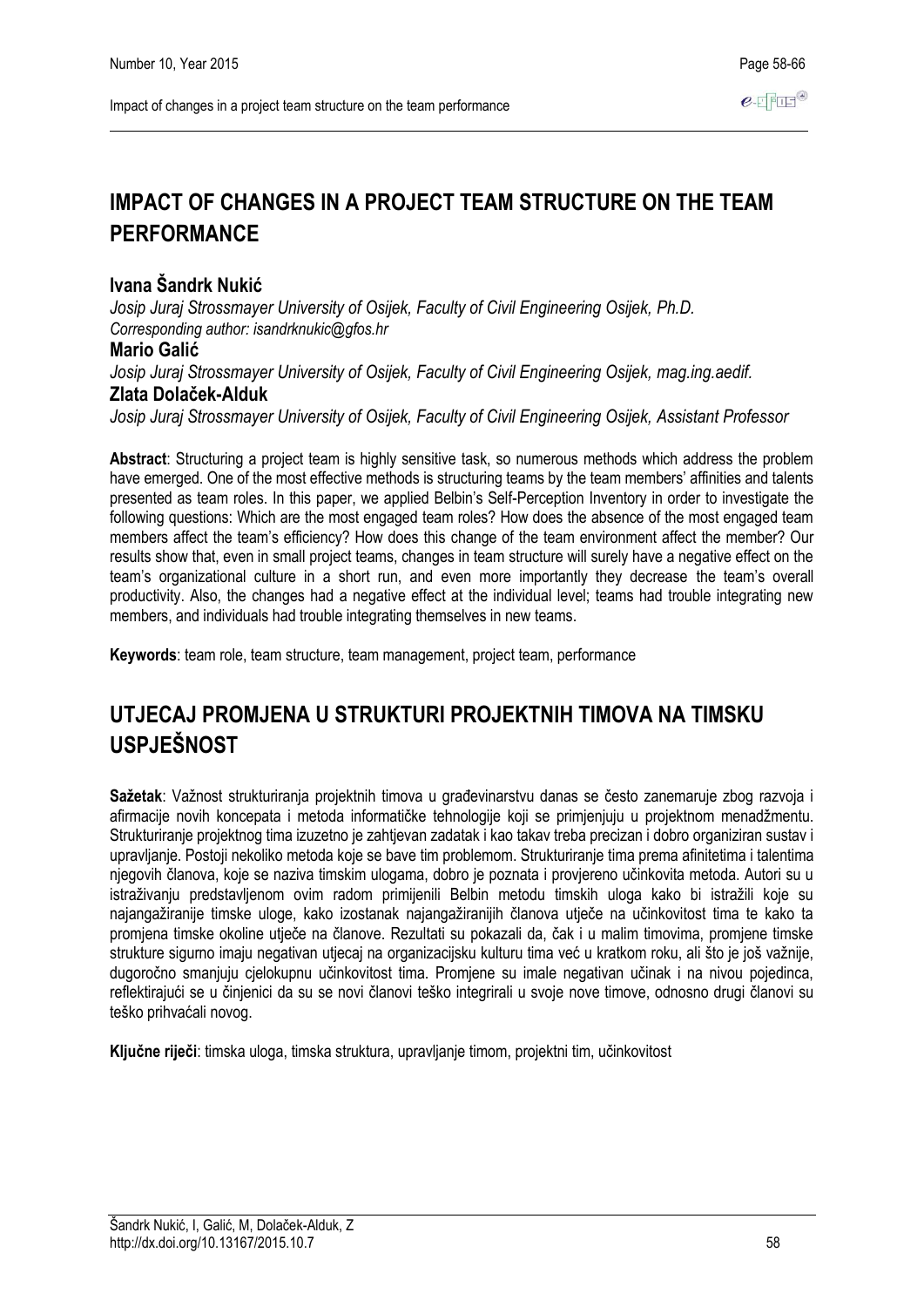# **1 INTRODUCTION**

Skills are usually being differentiated as basic, generic, and specific skills [1]. Basic skills include literacy and numeracy, while generic skills include teamwork and communication. Although each sector has different needs, they all require development of both basic and generic skills to varying degrees; only specific skills are less transferable between occupations. Furthermore, generic skills (i.e., social skills) have been shown to contribute improve performance [2], making them relevant to future employability.

Ehiyazaryan and Barraclough [3] found a connection between employer engagement, group work in highereducation institutions, and successful development of employability (social, generic) skills. However, this connection has not been sufficiently studied in the context of higher-education institutions in civil engineering and construction fields. Because of this gap, we studied one of these social skills in the context of civil engineering: teamwork.

In this article, we present a study on team management and team roles conducted among civil engineering students. We aimed to find whether knowledge of team role theory could be used to support engineering students in academic teamwork. Our secondary research goal was to study how team roles affected team performance in educational tasks given to students, and how teams and team members react to changes in organizational structure. The research was conducted by using Belbin's Team Role Self-Perception Inventory<sup>1</sup>.

These research goals match those of a previous study that used the same method [4], which strongly recommended that engineering curricula should incorporate activities that foster creativity among engineers, motivating their collaboration in a problem-solving and project-based environment.

## **2 THEORETICAL BACKGROUND**

Companies have always used teamwork in order to improve overall performance. Research shows that teams are more successful than individuals when tasks ask for varying skills, judgment, and knowledge [5, 6]. To improve performance and competitiveness, companies are being restructured in ways that use the various talents of their employees more effectively. Managers have realized that teams are more flexible, more motivating, and more successful than traditional departments.

Recent research has shown that for construction projects it is crucial to have clear and realistic goals and plans, as well as knowledge of the team members' competences [7]. This importance of teamwork factors motivates us to study the development of teamwork skills among engineering students. To begin, we will discuss the background of team management and team composition theory.

### **2.1. Team management**

To do their best work consistently, teams must be carefully formed and managed. Various researchers have studied the factors that affect team efficiency<sup>2</sup>. Those factors can be organized in four categories, as shown in Table 1. Team management must consider all these factors, so we briefly consider them here. However, in forming the necessary theoretical framework for the empirical part of our work, we focus only on the factors of team composition, especially team roles.

| Context                                                                                                                         | Work design                                                       | Process                                                                                | Team composition                                                                                                                           |
|---------------------------------------------------------------------------------------------------------------------------------|-------------------------------------------------------------------|----------------------------------------------------------------------------------------|--------------------------------------------------------------------------------------------------------------------------------------------|
| Sufficient resources<br>Leadership and structure<br>Existence of trust<br>System for performance<br>evaluation and remuneration | Autonomy<br>Variety of skills<br>Task identity<br>Task importance | Social loafing<br>Mutual purpose<br>Specific goals<br>Team self-efficiency<br>Conflict | Size<br>Diversity<br>Personality<br>Flexibility of team members<br>Team members' ability<br>Preferences of team members<br>Assigning roles |

<sup>1</sup> Belbin's Team Role Self-Perception Inventory is a questionnaire on how an individual sees their behavior within the workplace. It is important because the characteristics identified may not be the behaviors that others pinpoint or value. As such, the questionnaire results help managers structure efficient teams and help team members build successful working relationships with their colleagues and managers.

<sup>2</sup> Gladstein, D. L.1984: Groups in context: a model of task group effectiveness. Administrative Science Quarterly, December, 499–517. Campion, M. A., Medsker, G. J., Higgs, C. A. 1993: Relations between Work Group Characteristics and effectiveness: implications for designing effective work groups. *Personnel Psychology*, winter, 823–850. Guzzo, R. A., Dickson, M. W. 1996: Teams in organizations: recent research on performance and effectiveness in Spence, J. T., Darley, J. M., Foss, D. J. (Eds.) *Annual Review of Psyschology*, Vol. 47, 307–338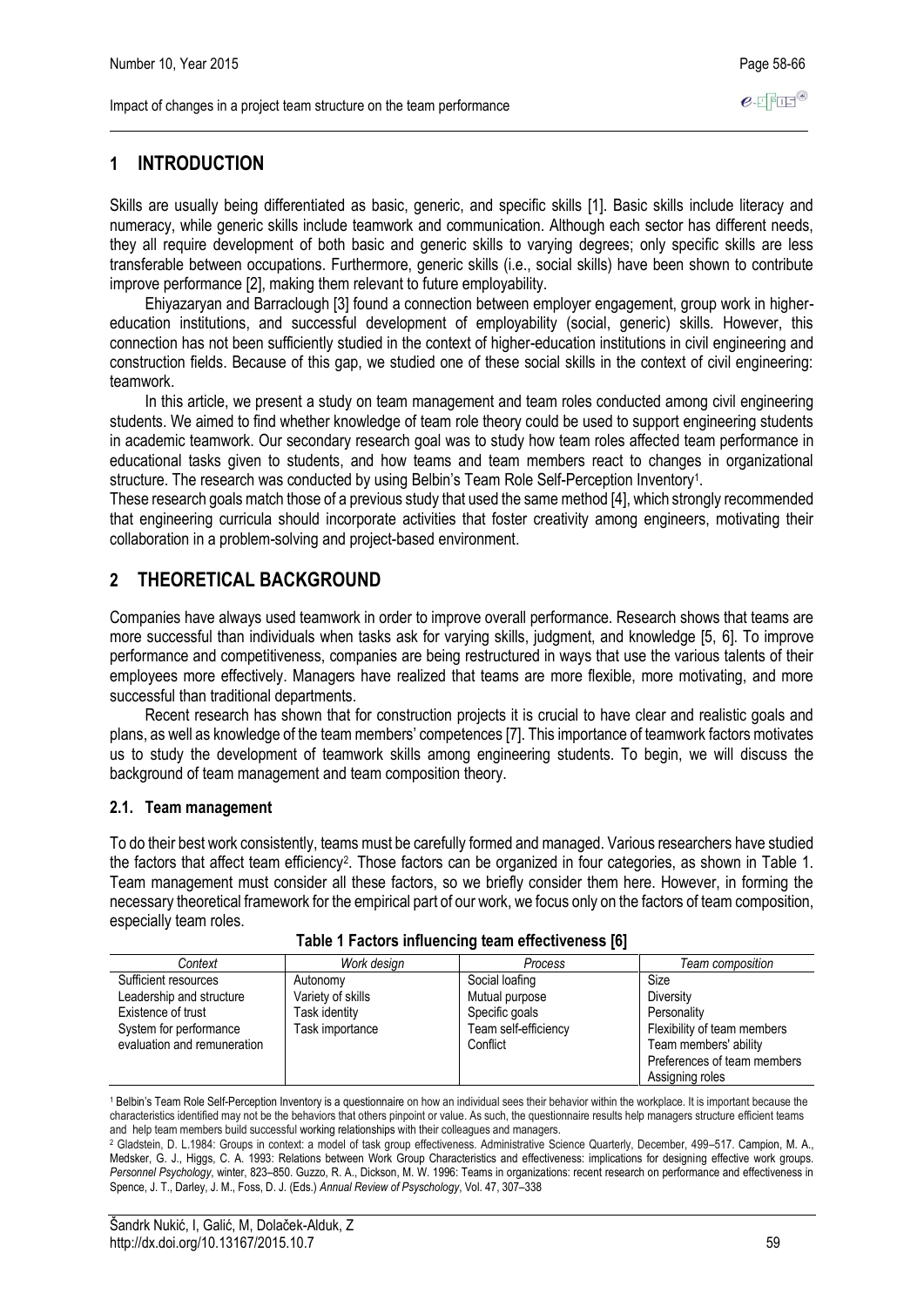### *2.1.1 Context*

The contextual factors that appear to be most significantly associated with team performance are sufficient resources, leadership and structure, trust, and a system for performance evaluation and remuneration.

Teams are part of a larger organizational system, so they naturally rely on outside resources, and a lack of those resources hinders the team [8]. Based on the team leadership and structure, a work schedule should be determined, required skills identified, and the ways of making decisions and resolving conflicts defined [9]. Members of successful teams believe in each other and in their leaders, so they come to cooperate more naturally and find no need for constant control. In an atmosphere of trust, team members are even willing to reveal their weaknesses and entrust part of the mutual work to a colleague [10].

Teams are considered dynamic social networks in which team members are nodes and members' awareness of other members during ongoing performance are relations. One team member in each team often heeds or is heeded by his teammates, indicating the member's leadership role. Changes in such a network affect the team's performance [11].

Finally, a team's performance is more than just a sum of the individual contributions of the team members [6], so the motivation and remuneration system must consider both the team and individual levels.

#### *2.1.2 Work design*

Work design includes variables such as freedom and autonomy, opportunities to use different skills and talents, the possibility of completing whole and identifiable tasks or products, and the possibility of working on tasks or projects that significantly impact others [6]. These variables are motivating because they enhance the team members' sense of responsibility and make the work more interesting, improving the team's performance.

#### *2.1.3 Process*

The process variables influencing a team's performance are the team members' devotion to the mutual purpose, the definition of specific team goals, the team's effectiveness, a specific degree of conflicts, and minimized social loafing. Most of these variables are straightforward, but what is social loafing? It could be described as entropy: it is human nature that, in teamwork when the contribution of each member is not clear, individual members reduce their effort [12]. To diminish this tendency, team members must be constantly asked to take both individual and group responsibility for the purpose, goals, and approach to the work [13].

In this paper, we focus on team roles and their correlation with team performance. Team composition as a factor influencing team effectiveness shall be studied separately.

### **2.2 Team composition**

When considering team composition, the first aspect to be discussed is usually its size. Many studies<sup>3</sup> have aimed to define the best team size, and the general consensus is that the most efficient teams have no more than ten members [6]. If more members are needed, sub-groups should be considered [14].

Furthermore, variety in team members is indispensable for the team to be efficient and successful, not only in professional specialties and experience, but also in gender, age, education, and personality [15, 16]. Personality is usually connected to individual achievement, but it also strongly influences performance on the team level.

In some cases, flexibility might be a significant advantage because it improves the team's adaptability and makes it less dependent on any individual member [17]. Of course, a team's performance depends on the knowhow and skills of its members. It is generally accepted that an efficient team requires three types of abilities: technical abilities, problem-solving and decision-making abilities, and interpersonal abilities [6].

<sup>&</sup>lt;sup>3</sup> Curral, L. A., Forester, R. H., Dawson, J. F., West, M. A. 2001: It's what you do and the way that you do it: team task, team size and Innovation-related group processes. *European Journal of Work & Organizational Psychology* Vol. 10, No. 2, 187–204. Liden, R. C., Wayne, S. J., Jaworski, R. A. 2004: Social loafing: a field investigation. *Journal of Management* Vol. 30, No. 2, 285–304. Wagner, J. A. 1995: Studies of individualism-Collectivism: Effects on Cooperation in Groups. *Academy of Management Journal* Vol. 38, No. 1 152–172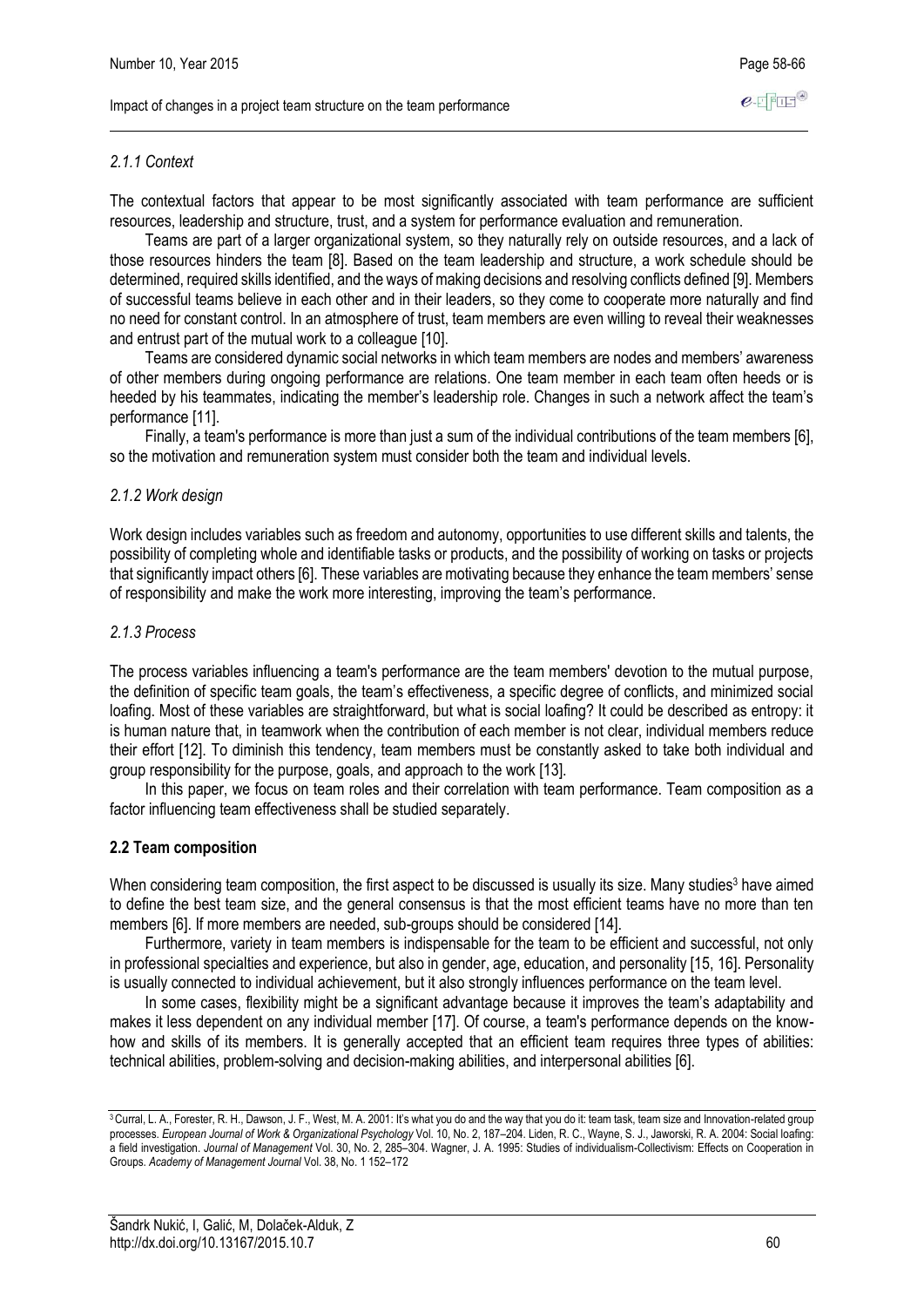A team cannot be efficient without all three types; only their structure depends on the nature of the team's task. When forming a team, it is extremely important to determine whether an employee prefers collaborative work or individual work. Some people might have the needed skills and abilities but enjoy individual work more than collaborative work, and including such employees in a team can jeopardize the team's motivation and the satisfaction of its other members [17].

Appreciating all of the above stated, it is evident that teams are complex entities and should be composed of members who can practice different team roles. The team role can be defined as the expected behavior related to the position that a group member holds in the team structure [18]. Team role suggest the specific behavior that others expect from a team member and that he expects of himself, considering his status in the social structure. That expected behavior (i.e., the role) depends on the team member's personal characteristics and interests. As such, team roles are the characteristic manner in which team members interact with each other, and those interactions facilitate the progress of the team.

Because teams generally have two basic functions, task accomplishment and fulfillment of the members' social needs, successful teams have two key types of team roles: roles focused on the task and roles focused on social relations [18]. The team members in roles focused on the task invest their time and energy in achieving business objectives, and their behaviors include encouraging ideas and actions, analyzing and evaluating ideas and solutions, searching and gathering necessary information, and organizing activities. On the other hand, team members in socio-emotional roles provide support and ensure the social unity of the team. They support other members, reduce tensions and ensure harmony, and encourage compromises and subjugation of personal opinions and goals to the welfare of the team.

Different roles are performed by different team members. Long-term research on roles in successful teams point to a number of different necessary roles, and it emphasizes that roles must be balanced and must complement the characteristics of the members who fill them [19]. Diversity and complementarity of roles is crucial for team performance, which places great responsibility on managers structuring the team. By using questionnaires and personal experience, managers should select team members based on their personal qualities and interests, then assign tasks accordingly. When a manager aligns a member's preferences with the requirements of their team role, the team's members will be more likely to work well together. In the empirical part of our study, we use Belbin's team role approach, which we describe in more detail later.

### **3 RESEARCH METHODOLOGY**

The main motivations of this research were to investigate whether knowledge of team role theory could be used to support teamwork, to detect how team roles affect team performance, to study how changing the team member filling a team role affects the team's productivity, and to assess specific aspects of the organizational culture (e.g., form of paper, form of team meetings, way of graphical presentation, form of reports, way of communication in team). We were also motivated by previous workshops, after which the students commented on their satisfaction with developing specific engineering skills and methods to deal with the real-life problems, situations, and people that add to the complexity of construction management tasks [20]. However, they also noticed the importance of social skills, stating that they found problems working in teams, unfair allocation of work, unequal engagement with assignments by team members, and the team needing a leader and strict guidance in order to be efficient.

The study presented in this paper was conducted at the Faculty of Civil Engineering Osijek, among Project Management course students in their second semester of graduate study. The survey was conducted during a mandatory term paper and consisted of two similar assignments (number of students  $N = 19$ ). The students were divided into four groups and distributed based on the results of Belbin's test, which separated participants into primary and secondary team roles. We gave each team a fifteen-minute oral presentation, giving them instructions for their assignments and warning them that adherence to the instructions will be included in the paper's final grade.

The study was conducted in four interconnected phases, as shown in Figure 1. In the first stage, we formed the initial project team for the first assignment. The participants completed a standardized Belbin's test and were asked to appoint a primary and secondary role for themselves and for each colleague.

Our survey participants had some previous experience with their colleagues, which we used in determining team roles. The chosen team roles depended 80% on the results of Belbin's tests and 20% on how the respondents described themselves and their colleagues.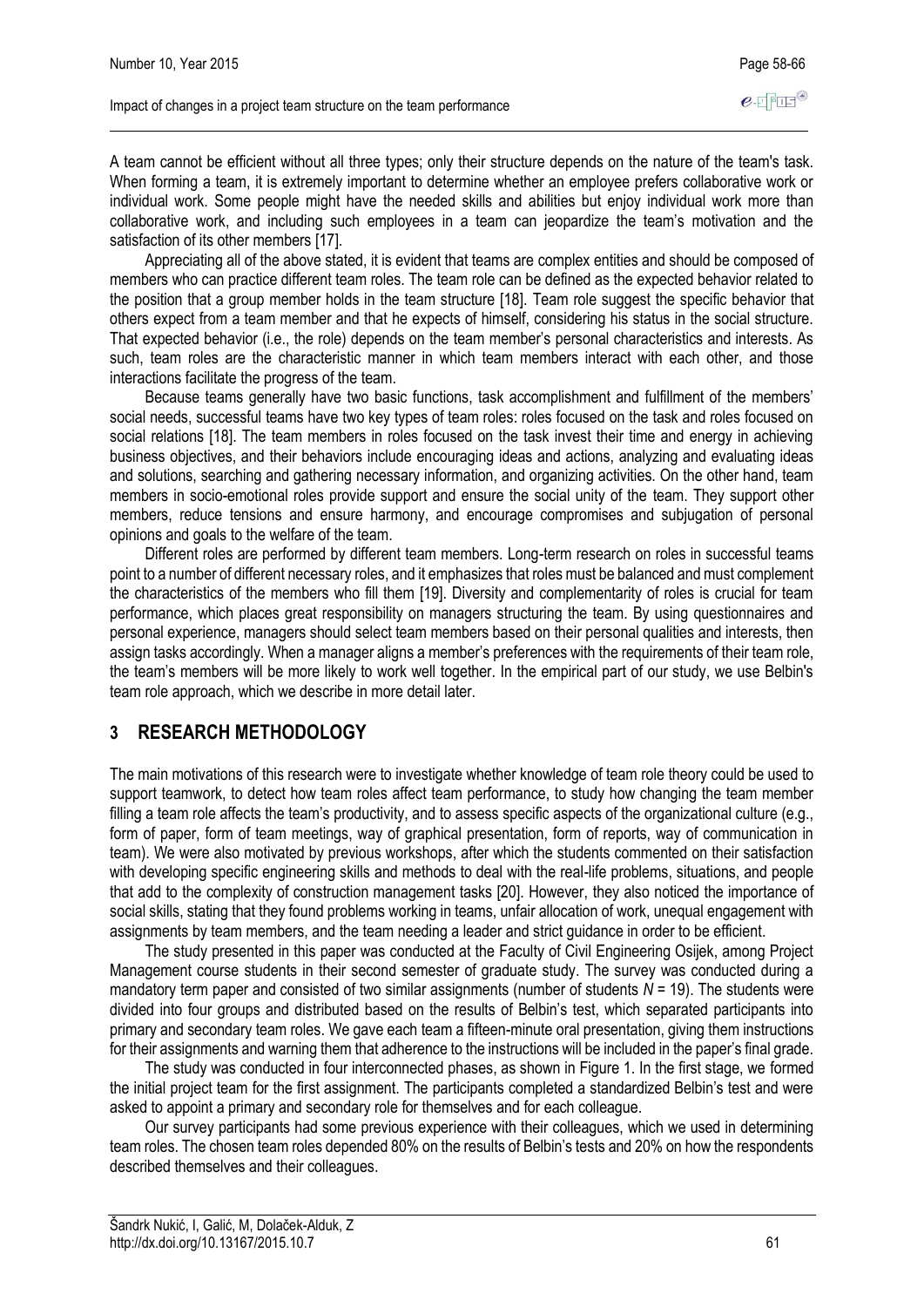$e$ -FFFF<sup>®</sup>

Impact of changes in a project team structure on the team performance



**Figure 1 Flowchart of the survey**

In the second phase, we monitored the groups' weekly progress reports on the first assignment. In the third stage, we analyzed the involvement of all teams and each team member depending on the member's primary role (PTR) and secondary role (STR) in the team. In the fourth stage, we transferred the most engaged members to the other team and monitored the second assignment.

Most researchers agree that people can engage in infinite types of behavior, even in similar situations and occupations. However, the range of useful behaviors, which effectively contribute to the team's performance, are noted and grouped into related clusters, termed the team roles. Belbin [19] noted that there are eight standard roles and one additional role: plant (PL), resource investigator (RI), co-ordinator (CO), shaper (SH), monitor evaluator (ME), team worker (TW), implementer (IMP), complete finisher (CF), and specialist. Each role can be generally described by a set of characteristics in work situations. Workers are grouped into these roles by completing a test that contains situations with given responses. From these responses, the test identifies the worker as filling either a primary or secondary team role. In the present study, we used a test with only the eight standard roles, not the specialist, which will be added in later research.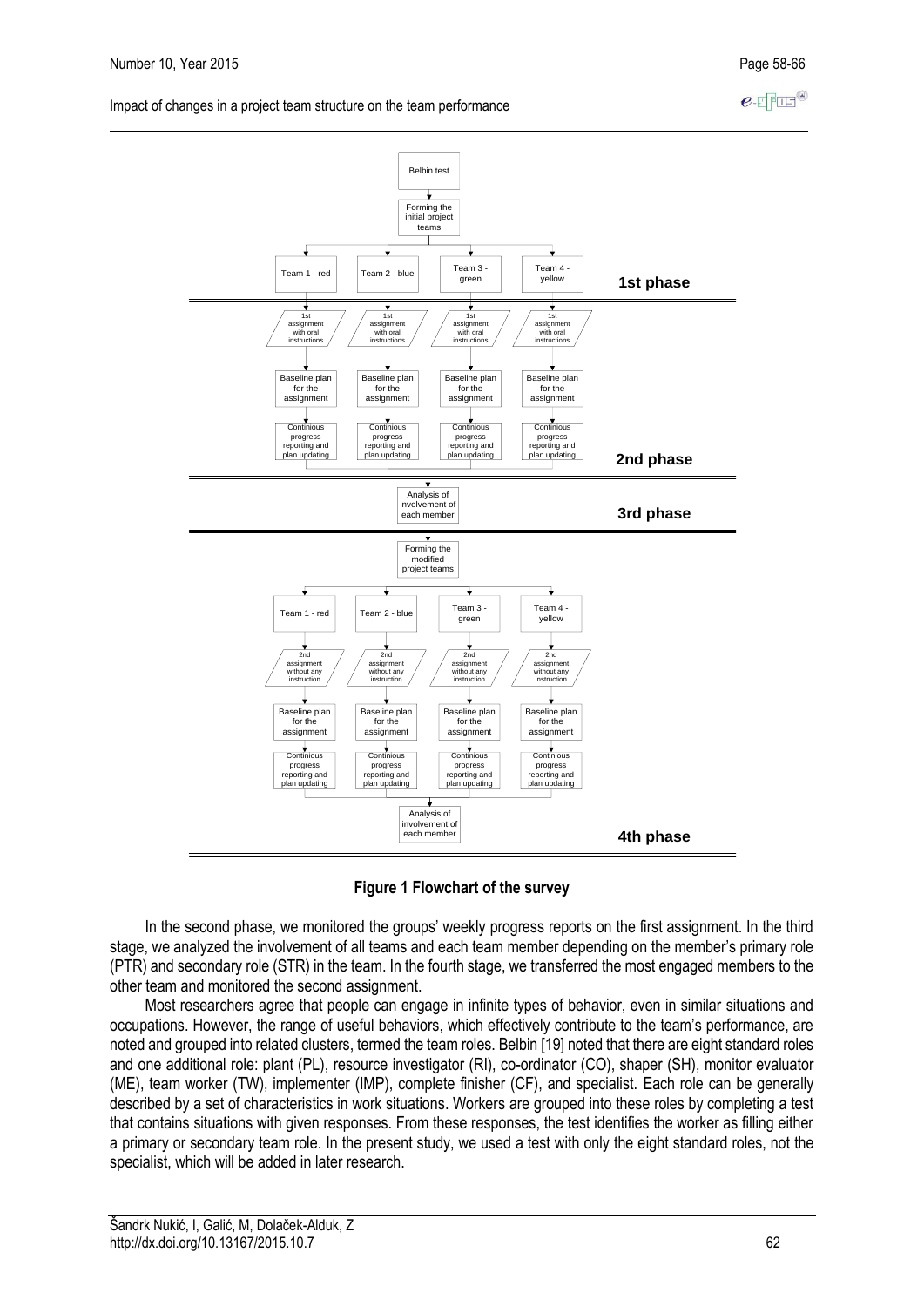Impact of changes in a project team structure on the team performance

| Team 1           |            |            | Team 2           |            |            |
|------------------|------------|------------|------------------|------------|------------|
| Team Member code | PTR        | <b>STR</b> | Team Member code | <b>PTR</b> | <b>STR</b> |
| TM11             | TW         | ME         | TM21             | TW         | ME         |
| TM12             | <b>ME</b>  | IMP        | TM22             | TW         | <b>SH</b>  |
| TM13             | TW         | <b>SH</b>  | <b>TM23</b>      | ME         | TW         |
| TM14             | <b>IMP</b> | TW         | TM24             | МE         | <b>IMP</b> |
| TM15             | <b>IMP</b> | PL         | TM25             | IMP        | ME         |
| Team 3           |            |            | Team 4           |            |            |
| Team Member code | PTR        | <b>STR</b> | Team Member code | PTR        | <b>STR</b> |
| <b>TM31</b>      | TW         | <b>IMP</b> | <b>TM41</b>      | <b>IMP</b> | МE         |
| TM32             | <b>IMP</b> | МE         | <b>TM42</b>      | TW         | CO         |
| TM33             | TW         | СF         | TM43             | TW         | IMP        |
| TM34             | TW         | МE         | <b>TM44</b>      | TW         | ME         |
| TM35             | ME         | <b>IMP</b> |                  |            |            |

### **Table 2 Matrix form of the initial project teams**

There is certainly no universal algorithm for structuring a successful team by using only an initial test of any kind. Structuring a team is a process, and as a process it must be planned carefully. It must have a firm baseline plan, for which Belbin's test is an excellent tool. With more workers or participants, it becomes much easier to structure teams because it easier to fill all the team roles. We structured the teams in an attempt to equally distribute the team roles in each team, as shown in Table 2.

## **4 RESULTS**

### **4.1 Belbin's test**

The results of our Belbin's test highlighted two dominant roles: team worker (TW) and implementer (IMP). This result could be explained by the fact that this survey was conducted among participants with the same level and primary scope of education (organization, technology, and management in construction), but to give a more precise explanation it is necessary to conduct Belbin's test among a larger set of respondents. Furthermore, when a project team is rather small, as in this survey (*N* = 19), it is very hard to structure sub-organizations that have each team role. This result does not fulfill the assumption that Belbin's original management team model requires eight people who each shows a facility for a particular role.

### **4.2 First assignment**

When the project teams were structured, each was given similar first assignment and slightly different instructions. For the first task, each team had to make a work baseline plan that specified all the activities needed to complete the assignment, with estimated and actual duration of activities, and the assigned members for each activity. Their work was monitored by the following metrics: elaboration of the baseline plan, weekly reports submitted, ability to follow instructions, elaboration of project, and their final presentation of the first assignment.

|        | Elaboration of the<br>baseline plan | Number of weekly<br>reports submitted | Ability to<br>follow<br>given instructions | Project<br>elaboration | Final<br>presentation<br>of the assignment |
|--------|-------------------------------------|---------------------------------------|--------------------------------------------|------------------------|--------------------------------------------|
| Team 1 | 70%                                 | 60%                                   | 90%                                        | 80%                    | 70%                                        |
| Team 2 | 75%                                 | 80%                                   | 90%                                        | 90%                    | 85%                                        |
| Team 3 | 85%                                 | 100%                                  | 60%                                        | 95%                    | 80%                                        |
| Team 4 | 75%                                 | 80%                                   | 70%                                        | 95%                    | 80%                                        |

### **Table 3 Team results on the first assignment**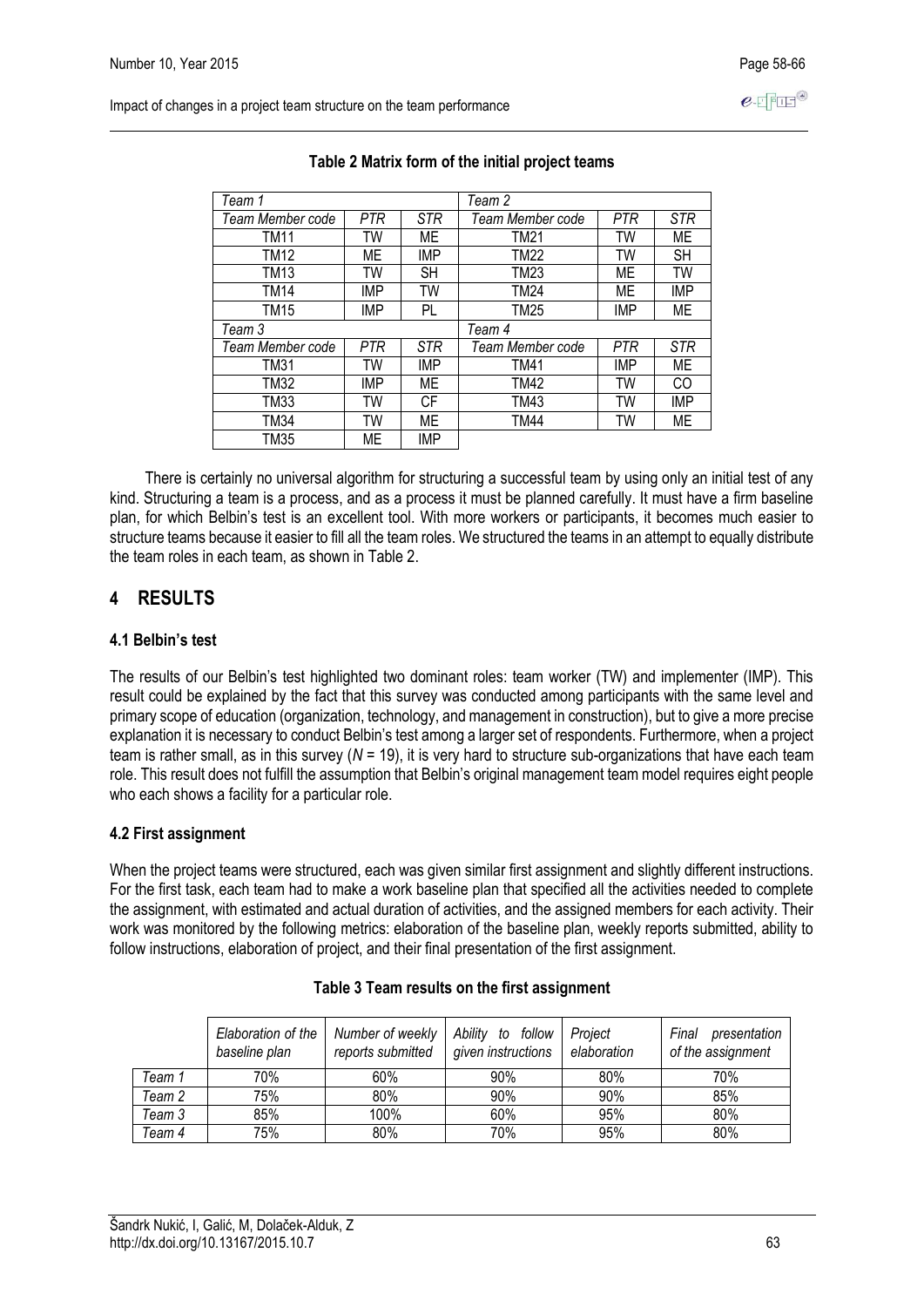As shown in Table 3, students had trouble elaborating their work plan. We expected this because they lacked experience on the subject and because they did not appreciate the importance of weekly reports. Project elaboration was the highest-graded metric on the first assignment. Surprisingly, in almost every group the most engaged member was team worker/monitor evaluator, as shown in Table 4, but the other members were almost equally engaged.

| Team 1           |            |            |                | Team 2           |            |            |                |
|------------------|------------|------------|----------------|------------------|------------|------------|----------------|
| Team Member code | <b>PTR</b> | <b>STR</b> | engagement (%) | Team Member code | <b>PTR</b> | <b>STR</b> | engagement (%) |
| TM11             | TW         | ME         | 28.38%         | TM21             | TW         | МE         | 16.59%         |
| <b>TM12</b>      | ME         | <b>IMP</b> | 16.22%         | <b>TM22</b>      | TW         | <b>SH</b>  | 20.57%         |
| TM13             | TW         | <b>SH</b>  | 17.57%         | TM23             | МE         | TW         | 17.73%         |
| <b>TM14</b>      | <b>IMP</b> | TW         | 20.27%         | <b>TM24</b>      | МE         | <b>IMP</b> | 23.41%         |
| <b>TM15</b>      | <b>IMP</b> | PL         | 17.57%         | <b>TM25</b>      | IMP        | ME         | 14.32%         |
| Team 3           |            |            |                | Team 4           |            |            |                |
| Team Member code | <b>PTR</b> | STR        | engagement (%) | Team Member code | PTR        | <b>STR</b> | engagement (%) |
| <b>TM31</b>      | TW         | <b>IMP</b> | 10.90%         | <b>TM41</b>      | <b>IMP</b> | МE         | 25.07%         |
| TM32             | <b>IMP</b> | <b>ME</b>  | 13.83%         | TM42             | TW         | CO         | 24.51%         |
| TM33             | TW         | <b>CF</b>  | 18.24%         | TM43             | TW         | <b>IMP</b> | 25.07%         |
| <b>TM34</b>      | TW         | МE         | 21.17%         | <b>TM44</b>      | TW         | МE         | 25.35%         |
| <b>TM35</b>      | ME         | IMP        | 35.85%         |                  |            |            |                |

### **Table 4 Distribution of work done by team members on the first assignment**

### **4.3 Modified project teams and second assignment**

We structured the modified teams so that individuals with the same mix of primary and secondary roles (IT/ME) were moved to the other team due to the result comparison (TM11  $\rightarrow$  team 4; TM21  $\rightarrow$  team 3; TM34  $\rightarrow$  team 1; TM44  $\rightarrow$  team 2).

After forming the modified teams, all groups were given a second assignment. It was similar to the first one, but without new instructions. It only included a note saying that the team members were to follow the instructions given for the first assignment.

|        | Elaboration of the<br>baseline plan | Number of weekly<br>reports submitted | Ability to<br>follow<br>given instructions | Project<br>elaboration | Final presentation<br>of the assignment |
|--------|-------------------------------------|---------------------------------------|--------------------------------------------|------------------------|-----------------------------------------|
| Team 1 | 80%                                 | 100%                                  | 80%                                        | 80%                    | 95%                                     |
| Team 2 | 90%                                 | 100%                                  | 70%                                        | 95%                    | 100%                                    |
| Team 3 | 75%                                 | 100%                                  | 50%                                        | 80%                    | 90%                                     |
| Team 4 | 90%                                 | 100%                                  | 65%                                        | 80%                    | 90%                                     |

### **Table 5 Results for the second assignment**

As shown in Table 5, the modified groups improved their elaboration of work plan and weekly reports, but as expected the new member hindered the ability of the groups to follow instructions.

In the new teams, the transferred members had lower engagement, and they were never the most engaged members of the team. This result might be related to their decrease in following instructions, as shown in Table 6.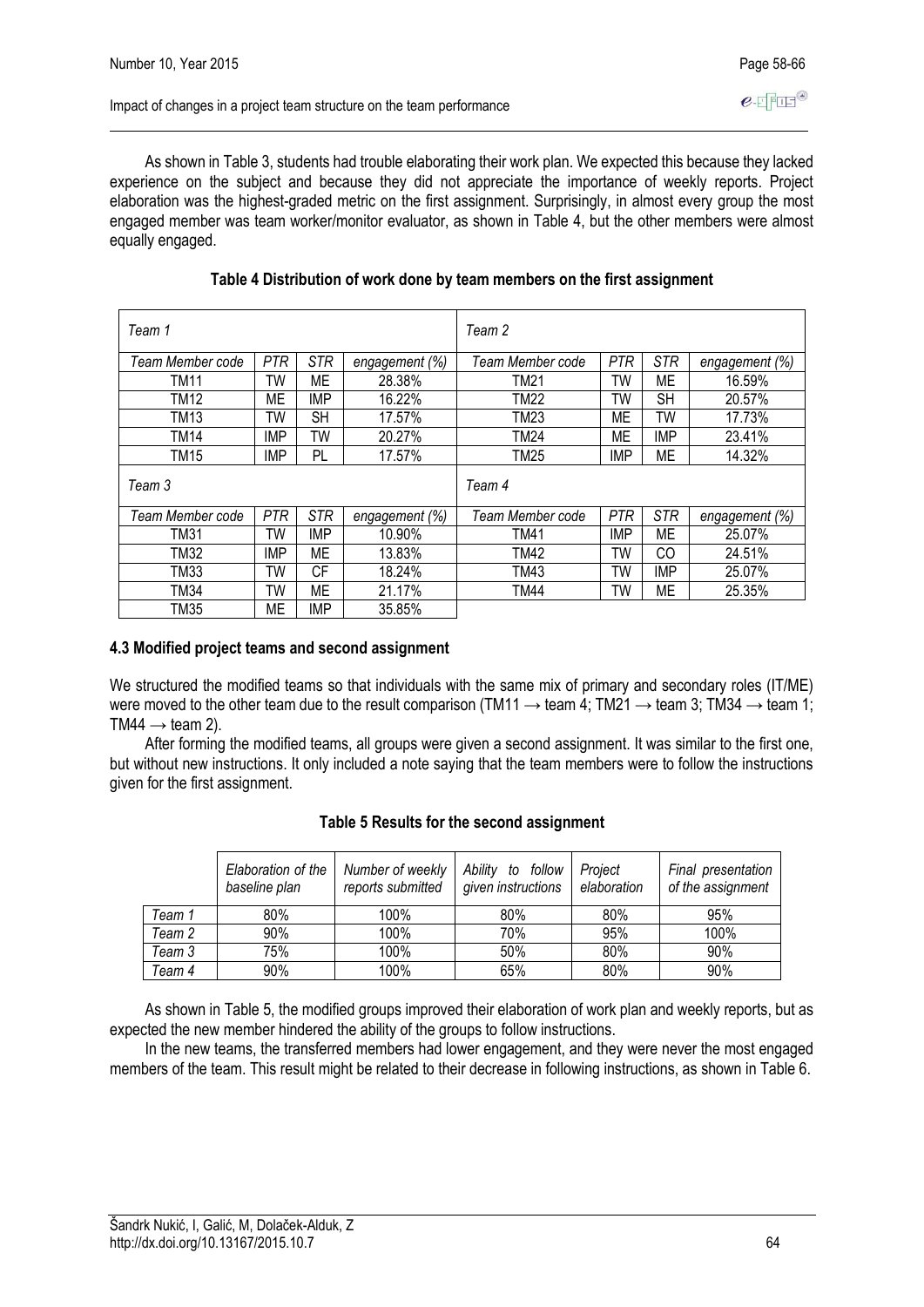Impact of changes in a project team structure on the team performance

| Team 1      |            |            |               | Team 2  |            |            |               |
|-------------|------------|------------|---------------|---------|------------|------------|---------------|
| TM code     | PTR        | <b>STR</b> | work done (%) | TM code | <b>PTR</b> | <b>STR</b> | work done (%) |
| TM34        | TW         | MЕ         | 17.05%        | TM44    | TW         | МE         | 18.06%        |
| TM12        | ME         | <b>IMP</b> | 20.45%        | TM22    | TW         | <b>SH</b>  | 18.06%        |
| TM13        | TW         | SН         | 16.67%        | TM23    | ME         | TW         | 18.06%        |
| <b>TM14</b> | <b>IMP</b> | TW         | 25.38%        | TM24    | <b>ME</b>  | <b>IMP</b> | 22.22%        |
| <b>TM15</b> | IMP        | PL         | 20.45%        | TM25    | IMP        | ME         | 23.61%        |
| Team 3      |            |            |               | Team 4  |            |            |               |
| TM code     | PTR        | <b>STR</b> | work done (%) | TM code | <b>PTR</b> | <b>STR</b> | work done (%) |
| TM31        | TW         | <b>IMP</b> | 11.27%        | TM41    | IMP        | ME         | 25.28%        |
| TM32        | IMP        | MЕ         | 11.27%        | TM42    | TW         | CO         | 24.43%        |
| TM33        | TW         | СF         | 16.90%        | TM43    | TW         | <b>IMP</b> | 24.92%        |
| TM21        | TW         | MЕ         | 12.68%        | TM11    | TW         | МE         | 25.36%        |
| <b>TM35</b> | МE         | <b>IMP</b> | 47.89%        |         |            |            |               |

#### **Table 6 Distribution of work done by each team member on the second assignment**

### **5 DISCUSSION**

Our results show that, even for a small project team, a change in structure will not only negatively affect the team's organizational culture in the short run, but also decrease the team's productivity, as shown in Table 7.

|        | Elaboration of the<br>baseline plan | Number of weekly<br>reports submitted | Ability to follow<br>given instructions | Project<br>elaboration | Final presentation<br>of the assignment |
|--------|-------------------------------------|---------------------------------------|-----------------------------------------|------------------------|-----------------------------------------|
| Team 1 |                                     |                                       |                                         |                        |                                         |
| Team 2 |                                     |                                       |                                         |                        |                                         |
| Team 3 |                                     |                                       |                                         |                        |                                         |
| Team 4 |                                     |                                       |                                         |                        |                                         |

**Table 7 Effect of change in team member on team productivity**

Participants had trouble integrating the new member into their team. The new member relied on their own previous experience and "way of work," which bothered the other team members and led to the partial exclusion of the new member. As expected, the final presentations of the second assignment improved because of the team's earlier experience. Our results show that Belbin's test can be a useful tool for structuring project teams, even in higher education. This test is especially useful because it helps teachers without experience with particular students form teams. If the teacher lets the students form teams by themselves, they will probably do so based on friendships, which should not be allowed because this method would not be possible in their future professional life.

Such findings agree with a recent study by Senaratne and Gunawardane [21], which confirmed that teams are the primary working unit in the construction industry, meaning the performance of an industry can be improved by improving team performance. They also concluded that team composition is a key factor in team performance; when considering the team composition, it is relevant to assess the different roles which the members play and how they interact with one another.

### **6 CONCLUSIONS**

Structuring a team rarely happens by accident. Forming a team must be carefully planned, with special emphasis on selection, training, and rewarding of team members. Belbin's test can help in that process greatly. Team work is essential in terms of developing engineering students. It is important to develop their generic and teamwork skills so they are more employable. In that process, self-assessment questionnaires on learning styles adapted from theories like Belbin's can be used to support individuals during collaborative activities. It is particularly important to consider learning style profiling from Belbin's work on team size and roles. Knowledge of the team role theory promotes self-awareness and the development of social skills, improving effectiveness at group work.